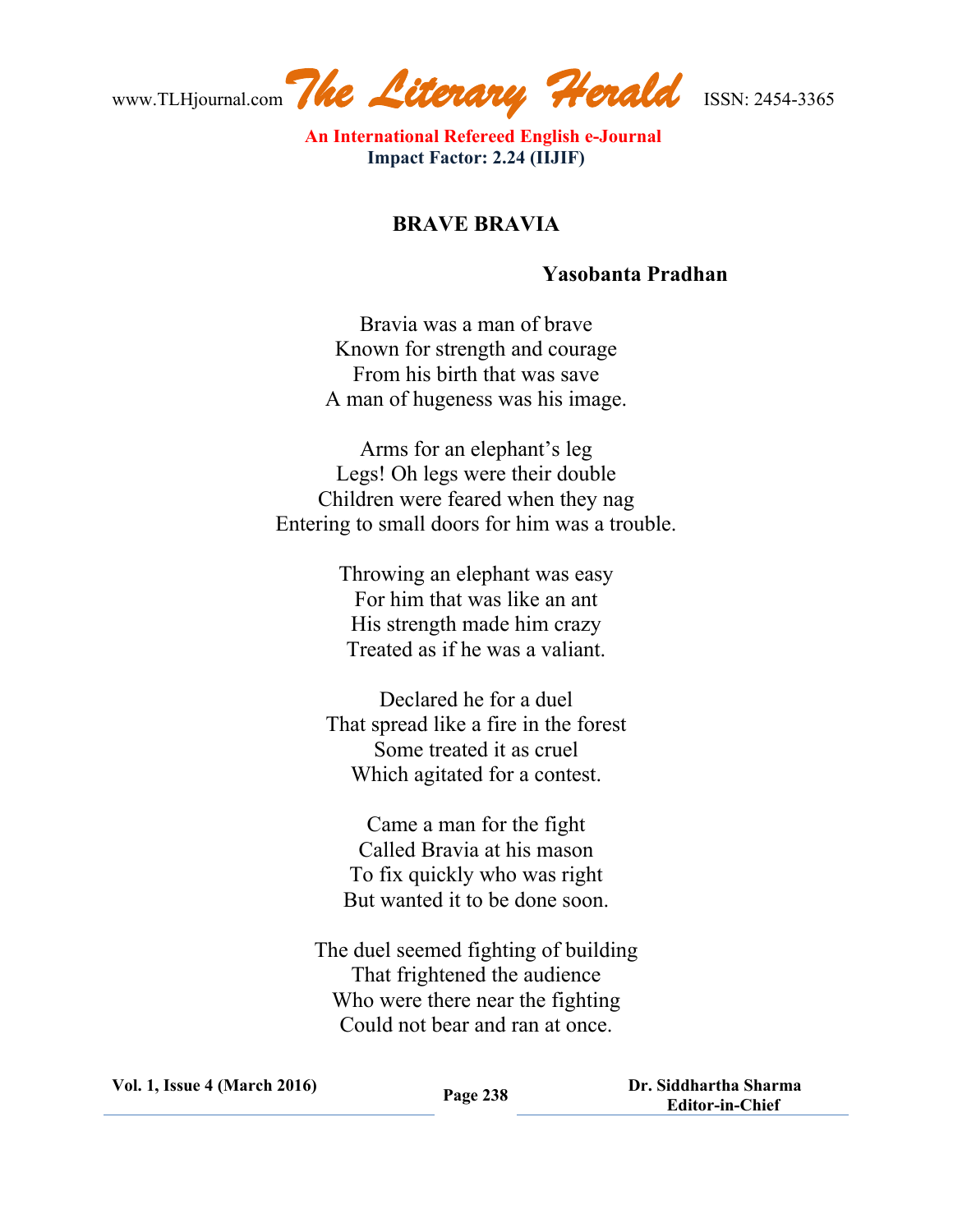www.TLHjournal.com*The Literary Herald*ISSN: 2454-3365

 **An International Refereed English e-Journal Impact Factor: 2.24 (IIJIF)**

Paused a little when they tired No one was there to see the fight Who was the winner who would decide Someone would be sad and another delight.

They asked a woman hurried to field Carrying the food for her son, To see who would win, who be killed She was late that she showed the sun.

She told to fight on her shoulder To judge the fight while she walk How big she was! She did not fear The fight resumed on shoulder with no talk.

Sight of the fight feared the son He collected the cattle that were grazing Number in thousands, weight in ton With them running was that amazing.

The giant boy became thirsty To quench his thirst went to a river On the bank, kept the cattle in thousand thirty Everything was big, what about the water.

> Came there a giant eagle How big it was! You must guess Took all the cattle with no trouble Quick into sky with time less.

A grand-daughter showed her granny The swag taken by an eagle

| <b>Vol. 1, Issue 4 (March 2016)</b> | Page 239 | Dr. Siddhartha Sharma  |
|-------------------------------------|----------|------------------------|
|                                     |          | <b>Editor-in-Chief</b> |